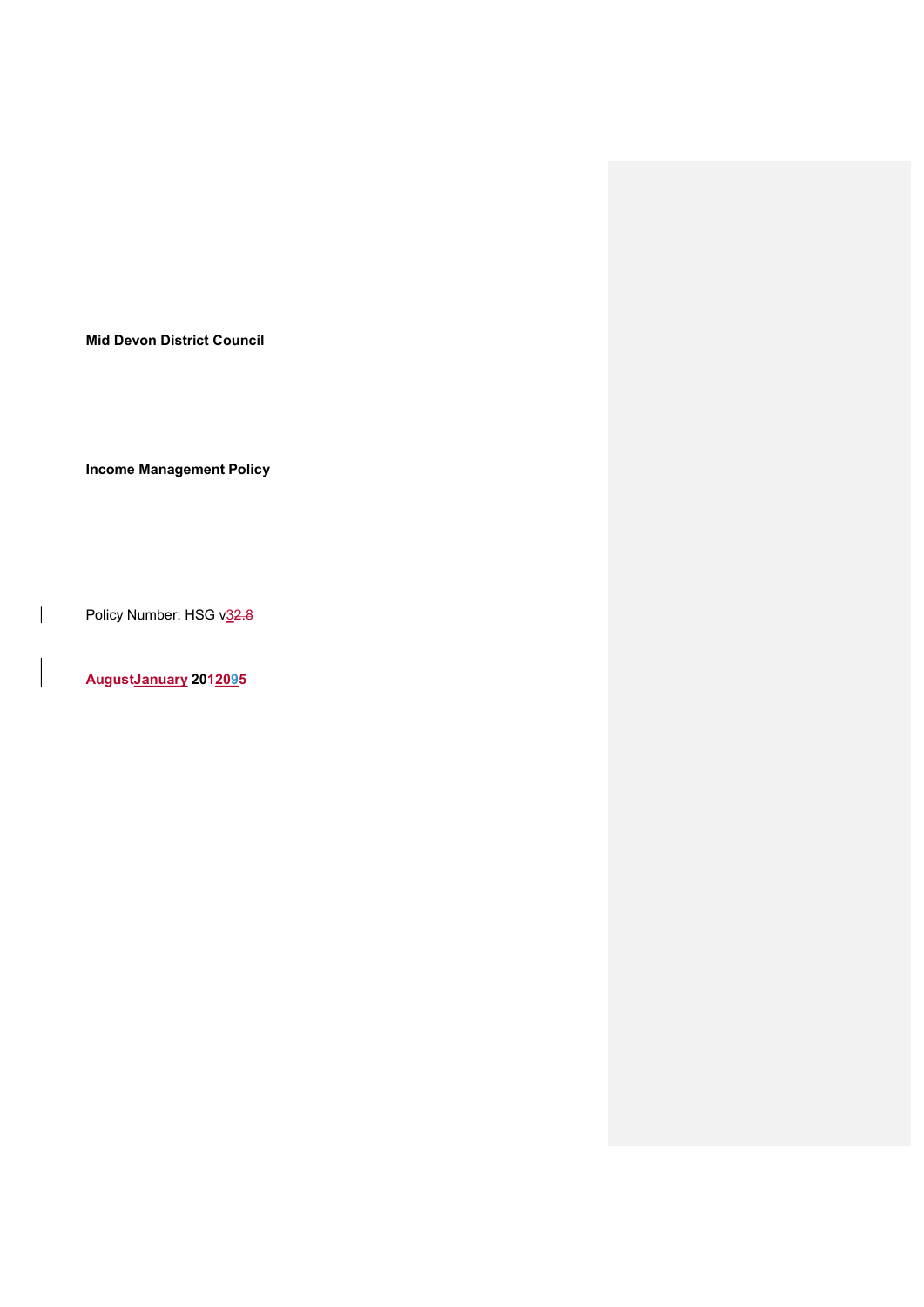### Version Control Sheet

Title: Income Management Policy

Purpose: To alter the title of the policy to Income Management Policy from Rent Arrears Management Policy so it reflects the changes made to the policy. In addition, the policy has been reviewed in accordance with good practice and legislation.The Housing Service must maximise income and this policy sets out the approach which will be taken by Officers to achieve this whilst also ensuring that the needs of vulnerable tenants are met.

Owner: Group Manager for Housing Services Manager cfry@middevon.gov.uk Telephone number 01884 234920

Date: August January 2020159

Version Number: v32.8

Status: Review of Policy and title change

Review Frequency: Every 410 years or sooner if required and in accordance with changes in good practice and legislation

Next review date: December 2029June 2019

Consultation This document was sent out for consultation to the following: Cabinet Member **Staff** Tenants Together ManagementLeade rship Team Homes Policy Development Group Decent & Affordable Homes CAB, and CHAT-and Wiser£Money

### Document History

This document obtained the following approvals.

| <b>Title</b>                        | Date              | <b>Version</b> |
|-------------------------------------|-------------------|----------------|
|                                     |                   | Approved       |
| <b>Cabinet Member</b>               | 05/201520/12/19   | 2.8            |
| <b>Tenants Together</b>             | 11/06/2015        | 2.8            |
| Management-Leadership Team          | 28/7/1507/01/2020 | 2.8            |
| Homes PDG Decent & Affordable Homes | 44/8/1521/01/2020 | 2.8            |
| Cabinet                             | 27/8/15           | 2.8            |

Income Management Policy v2.8 11-Sep-

Page 2

Formatted: Font: Not Bold

Formatted: Indent: Left: 0.39 cm, Right: 10 cm

153 December 2019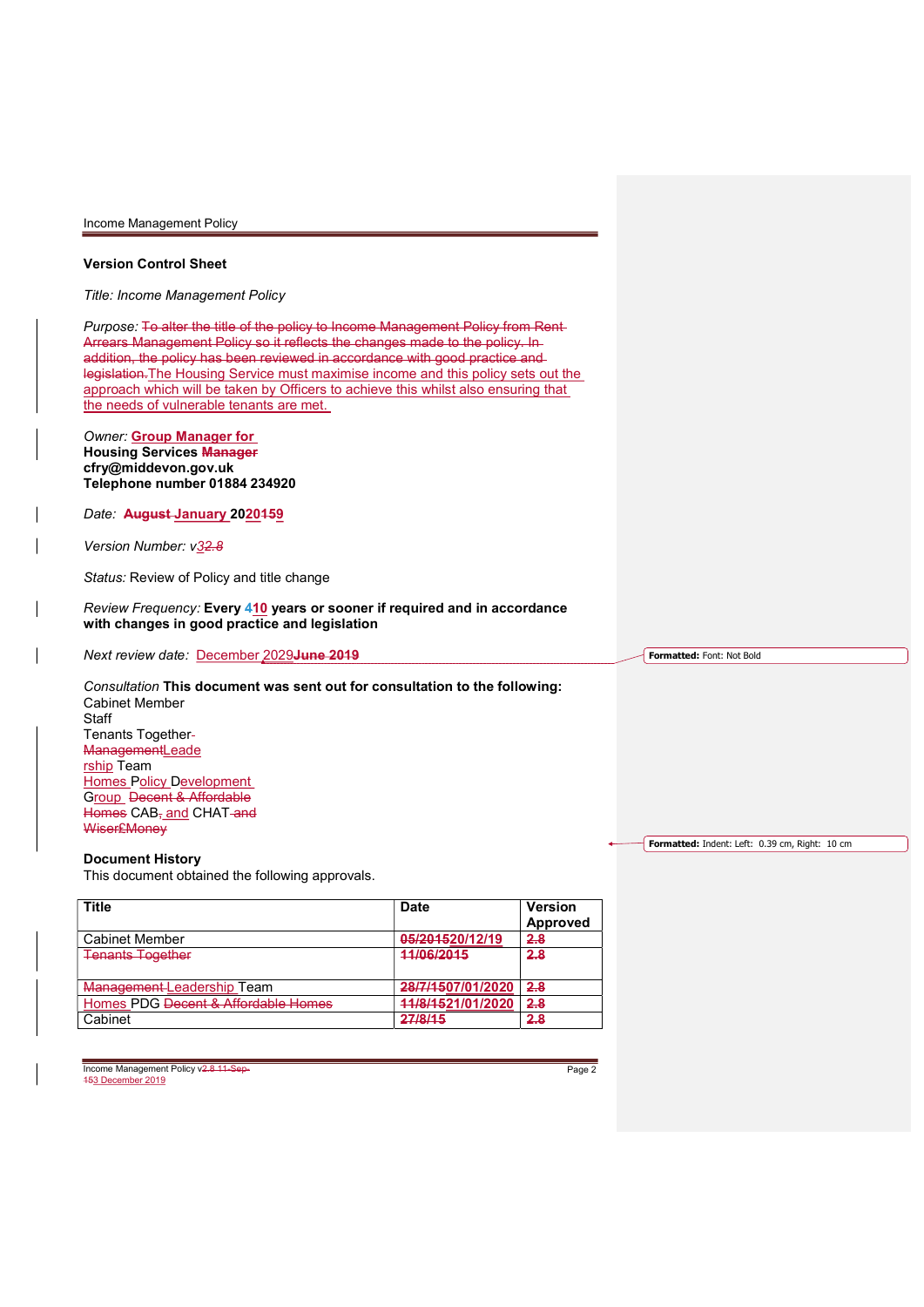## 1. Introduction

This policy statement outlines Mid Devon District Council's (MDDC), Housing Services approach to the management of rent collection for Council dwellings, garages, garage ground rent plots (GGRP's) and other charges. The aim of this Policy is to create a rent payment culture, ensuring that rent and charges are collected quickly and effectively, whilst supporting our tenants in matters relating to financial inclusion and the ability to manage their money. This will include signposting and referring them to other agencies which may be able to help, as necessary.

## 2. Scope

This policy applies to how the Housing Service will oversee the management and recovery of arrears and other unpaid sums. A firm but fair approach to recovery of rent arrears will be adopted, which is sensitive to individuals' circumstances.

Proactive steps are to be taken to prevent and minimise the build-up of unpaid sums on rent and sub accounts where possible, recognising that from time to time tenants may experience financial difficulties. In these circumstances, Officers aim to support and work with tenants at the earliest opportunity to help tackle financial exclusion and to provide assistance to individuals experiencing financial difficulty.

This policy also covers the following points and should be read in conjunction with the related documents as stated below:

- Payment arrangements
- Preventive measures
- Recovery of current and former rent arrears
- Recovery of other unpaid sums
- Making an arrangement
- Claiming and overpayment of benefits
- **Insolvency arrangements**
- Writing off debts
- **Legal action**
- Changing possession orders

### 3. Related Documents

 $\overline{a}$ 

- Corporate Debt Collection Policy
- Tenancy Agreement
- Garage Agreements
- GGRP Agreement
- Pre-action Protocol for Possession claims by Social Landlords
- Recharge Policy
- Rent Arrears Management Procedures
- Service Standards
- Vulnerability Policy

Income Management Policy v<del>2.8 11-Sep-</del><br><del>15</del>3 December 2019

Page 3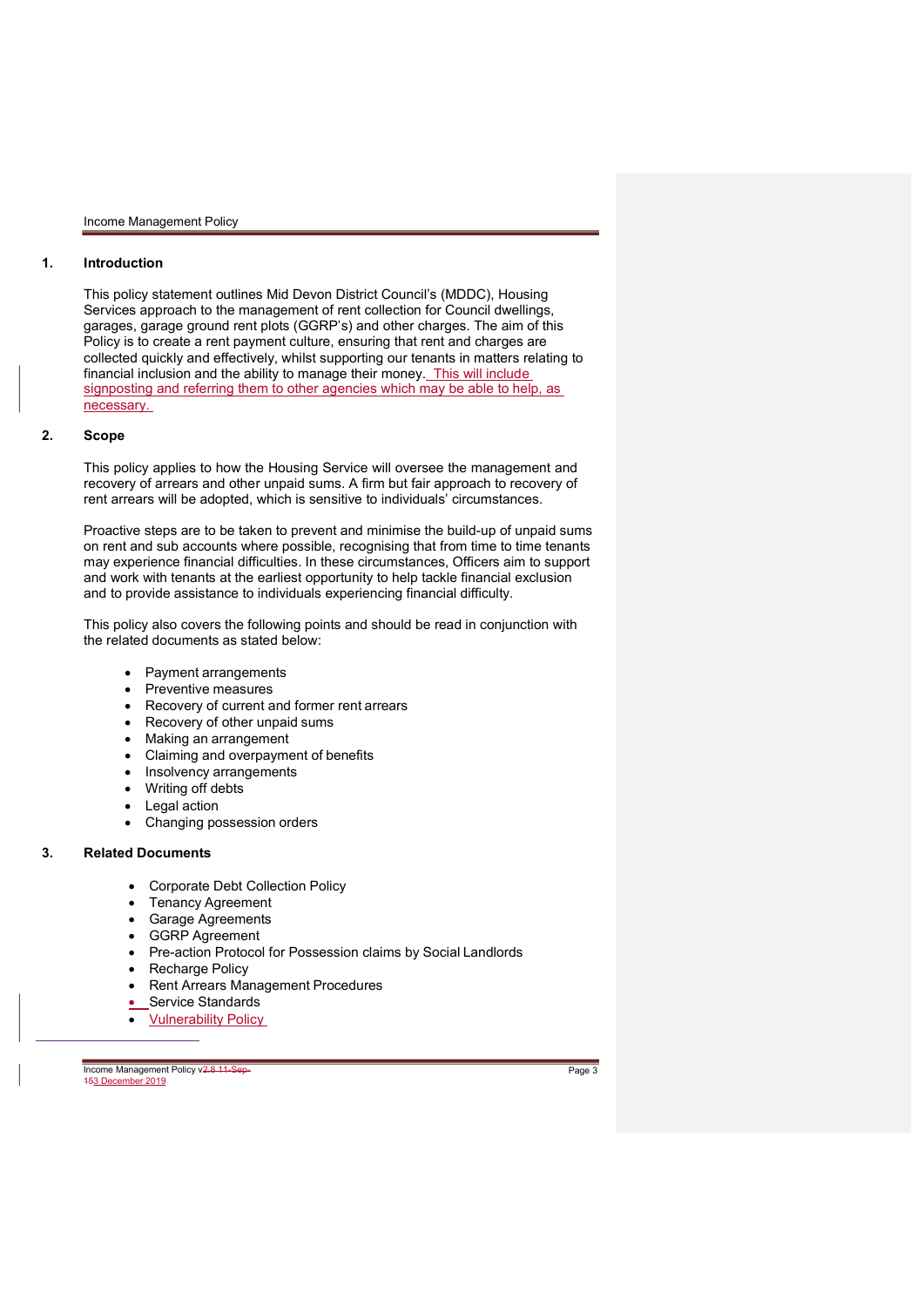# 4. Definitions

 $\overline{\phantom{a}}$ 

For the purposes of this policy the definition of rent is defined as a payment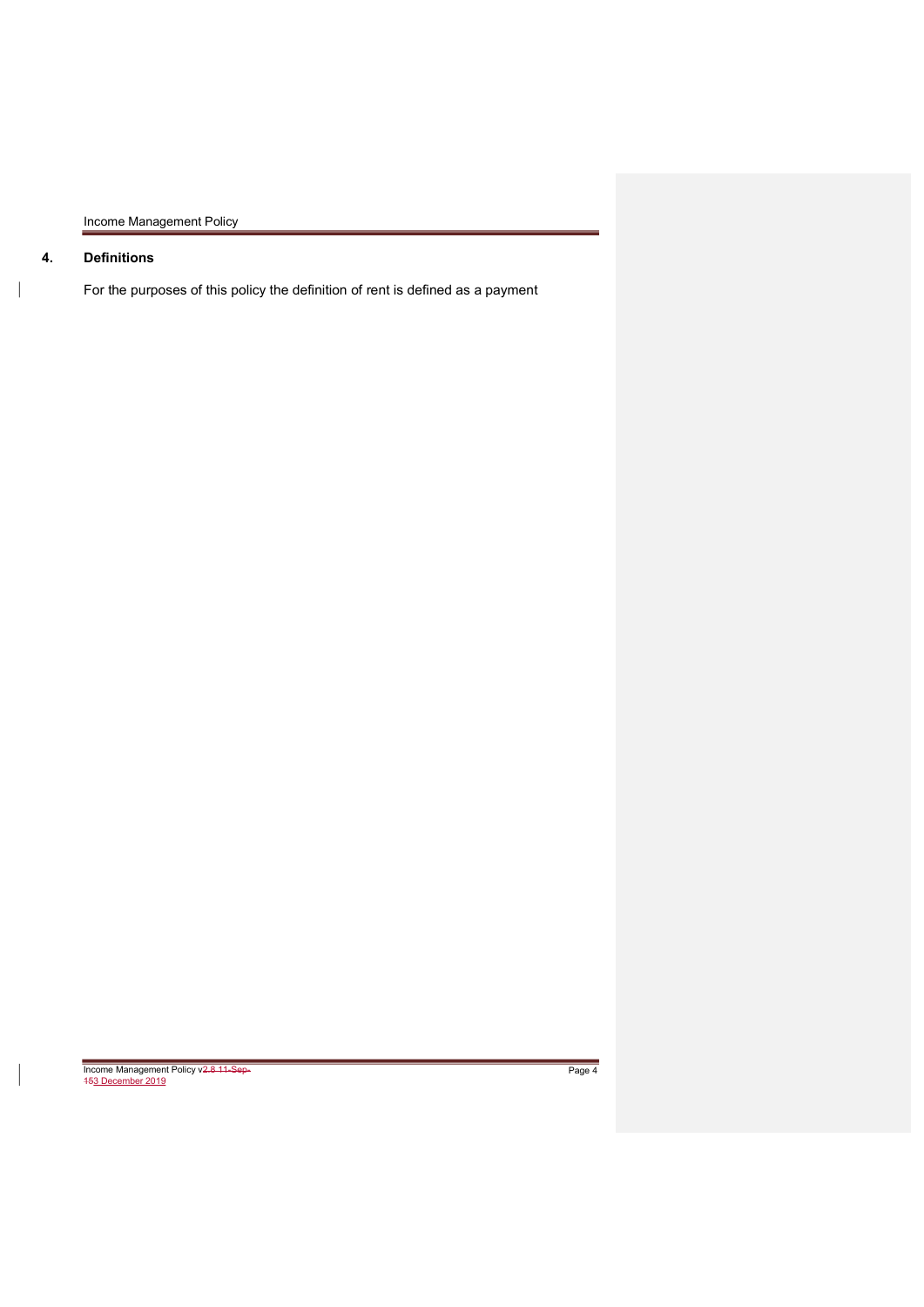amount, fixed by a tenancy agreement, by which a tenant is liable to pay at specified intervals in return for the right to occupy or use a dwelling, garage or garage ground rent plot.

- A current tenant arrear is when a tenant(s) owes the Council outstanding rent or charges for a dwelling or a garage / garage ground rent plot on a tenancy which is still in place.
- A former tenant arrear is when a former tenant(s) owes the Council any outstanding rent or charges from a terminated tenancy.
- Unpaid sums are any monies outstanding for rent, a service received or recharges, for example alarm charge, rechargeable repair, court costs.
- Charges include rechargeable repairs, court costs, sewage andor alarm charges.

## 5. Payment arrangements

- **5.1** It is the responsibility of the tenant to pay their rent and charges on time, and to ensure that they do not go into debt, even if they are in receipt of benefits.
- 5.2 Rent and charges are payable by tenants over 48 weeks of the year although in accordance with the tenancy agreement, the Housing Service may raise these charges over 52 weeks of the year. Tenants should who pay their rent weekly, need to pay on the Monday of each week. and tTenants who pay rentit on a fortnightly or monthly basis need to pay in advance ensure that their rent accounts do not go into arrears at any time during the fortnight or month.
- 5.3 There are a number of methods by which tenants can make payments, for example direct debit, online payments, automated telephone service, telephone calls to the office, payment at a Council cash office or the kiosk in Phoenix House, Post Office or Payzone outlets. Deduction direct from salary is also an option for employees of MDDC.
- 5.4 Officers will promote all payment methods to tenants.

## 6. Prevention of arrears

6.1 The Housing Service will take preventive measures to reduceprevent arrears and debts-prevent them escalating.

### 6.2 Early contact

**.** Tenants will be contacted as soon as their rent account falls into arrears (for example, if payment is not received on the Monday of every week). They are expected to work with us as soon as there is a missed payment. There is an expectation that our tenants will make an arrangement with us to address any debt to reduce the risk of any arrears escalating.

## 6.3 New tenants

 When an offer of accommodation is accepted, the prospective tenant will be provided with clear information on their responsibility to pay rent on time, payment methods available to them, how to claim benefits for housing costs and the amount of rent and other charges payable.

Formatted: Font: 12 pt

Page 5

Formatted: Normal, Indent: Left: 2.12 cm, No bullets or numbering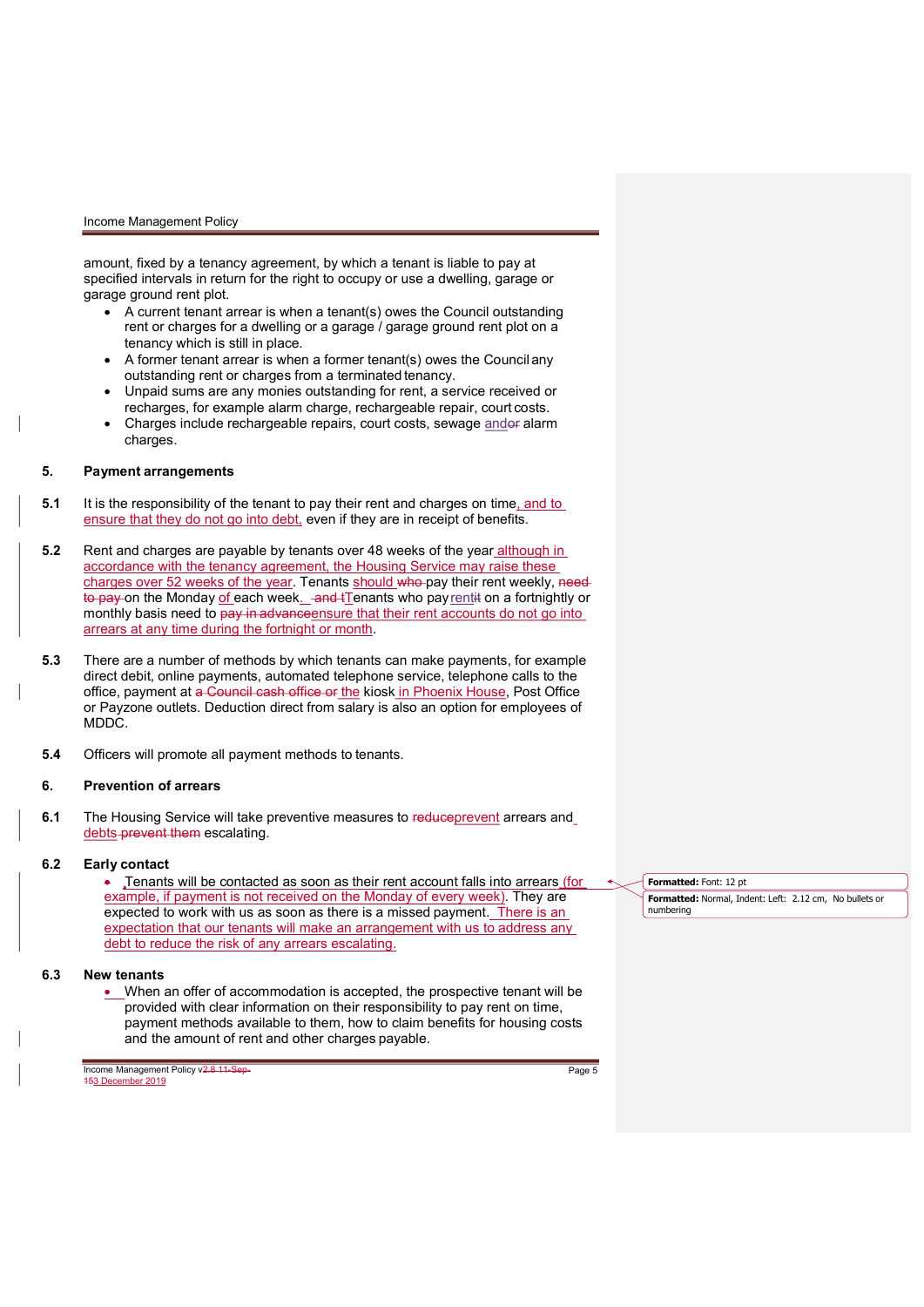- ۰ • In order to build a payment culture, the Council will ask new tenants to pay rent in advance based on the frequency of their payments. Therefore, they will be asked to pay rent one week's rent in advance if they intend to pay weekly, two weeks in advance if the intention is to pay fortnightly and one calendar month k in advance if they intend to make monthly payments. If the new tenant is in receipt of benefits for housing costs, then the Council will ask for a small contribution towards the rent for the first week of the tenancy, and weekly payments thereafter every Monday until their benefit is in payment and/-or their rent account is clear.
- We will invite new tenants to accept a home appointment approximately within - six weeks of their new tenancy commencing. This is to see establishafter they signed for their new home to see how they are settling into their new home including discussing rent payments and benefit claims. If it is

#### Formatted: Indent: Left: 2.75 cm, No bullets or numbering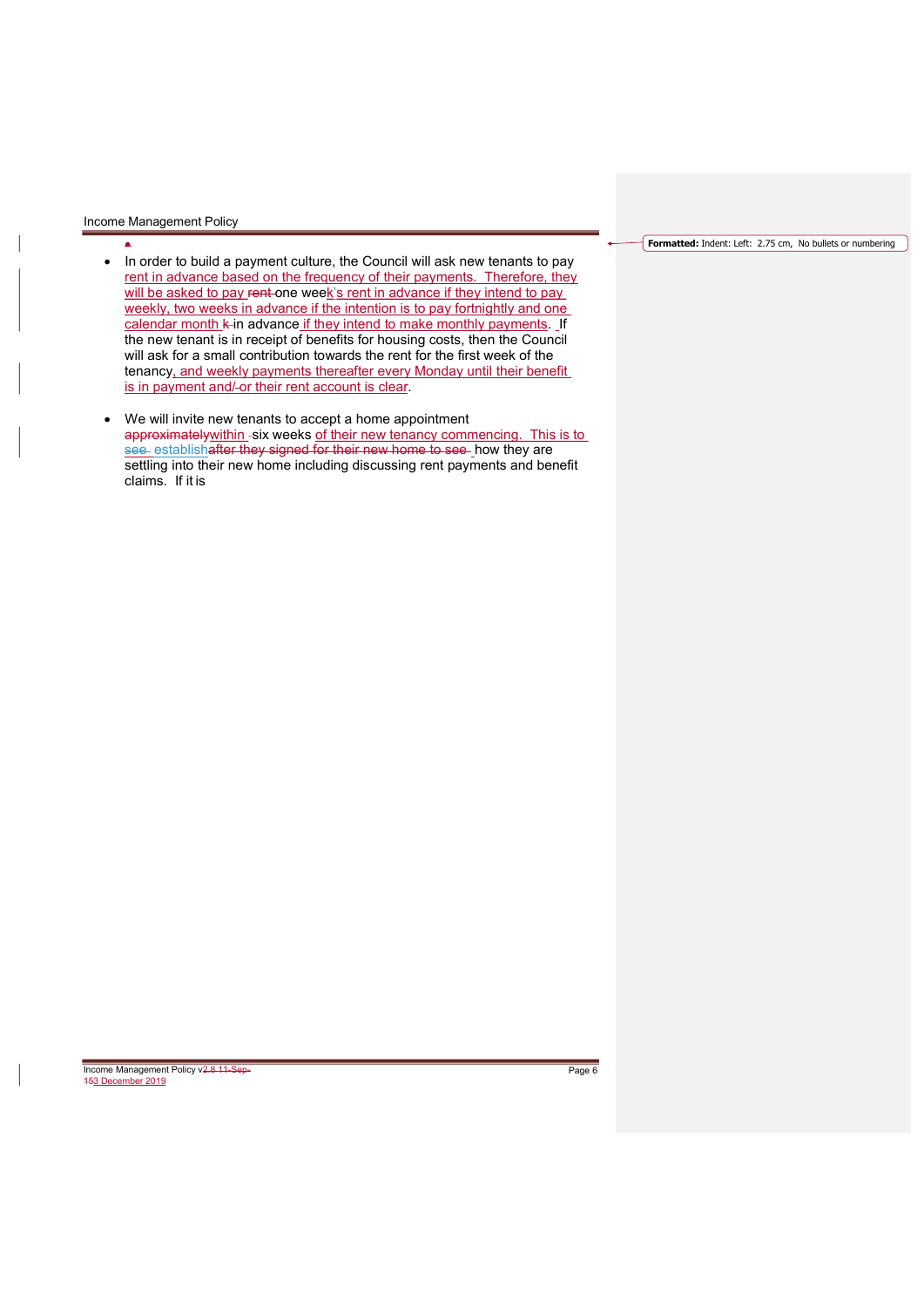not possible to meet with the tenant at that time, theywe will carry on trying to make contact, to carry out this visit. This is to ensure that new tenants have not breached their tenancy terms and conditions and provide an opportunity for new tenants to ask any questions which they may have.

 Tenants will be given the opportunity to be signposted to agencies that provide financial and debt advice, tenancy support or access to welfare assistance, where it has been identified that they may need assistance or have requested access to these services.

# 6.4 Information and advice

- Information will be provided about rent accounts through the issue of quarterly rent statements. Up-to-date statements can also be requested at any time.
- All tenants will be advised of any changes to the rent or charges payable and reason for the changes; for example, we have a statutory duty to inform tenants 4 weeks in advance if we plan to increase or decrease their rent at the start of the new financial year.
- Officers aim to reach an agreement (repayment plan) with the tenant to pay off any unpaid sums over a reasonable period of time. This must be both achievable for the tenant and acceptable to the Housing Service. Income and expenditure information is required to ensure that any arrangement we set up is affordable to the tenant and acceptable to the Council. We specifically look at disposable income and priority debt, on occasions where the tenant has a deficit with regard to their surplus income, we will make an arrangement based on what the tenant advises is affordable to them.
- The Housing Service will work in partnership with agencies to facilitate the provision of independent advice to tenants about money management, debt, housing and welfare benefits.

# 7. Recovery of current rent arrears

7.1 The recovery of arrears will be dealt with in accordance with the Housing Service's Rent Arrears Management Procedures, with an emphasis on maintaining regular personal contact via telephone, letters and home visits throughout the recovery process. All contact made with a tenant will be recorded on our housing management system.

Personal contact allows Officers to gain a greater understanding of the circumstances of tenants who may be finding it hard to pay their rent or charges. Where necessary, text and email, or private message on social media may be used as methods of contacting tenants.

Income Management Policy v<del>2.8 11-Sep-</del><br><del>15</del>3 December 2019 Page 7 7.2 Where a tenant is claiming the housing cost element of Universal Credit and falls into rent arrears, contact will be made with the tenant. They will be advised that if they continue to remain in arrears then an application without notice to the tenant will be made to the Department of Works and Pensions (DWP) to claim direct payments for the rent and arrears by way of alternative payment arrangements (APAs). If an APA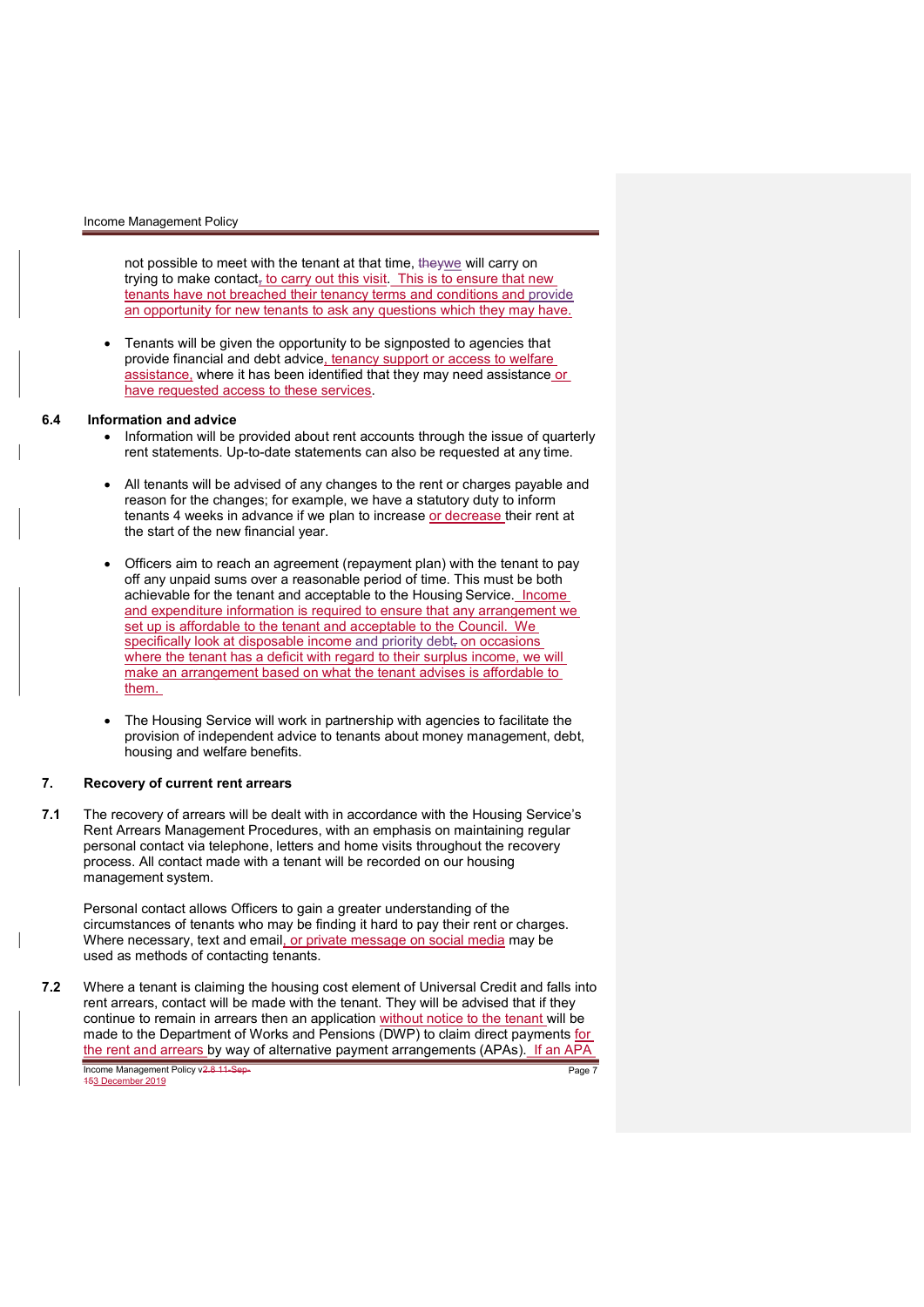is requested, the arrears are deducted at the rate of up to 20% of the tenant's Housing Cost entitlement, this is often more than the standard arrangement of current weekly rent plus £3.70 per week. It should be noted that the DWP will only agree APAs if the tenant meets the threshold which involves demonstrating that they have met the two specific sets of criteria specified.

- 7.3 If a tenant is in receipt of Housing Benefit and falls into rent arrears, then the Council will ask DWP for direct deductions to be made from other ongoing benefits in respect of the debt at the applicable rate.
- 7.4 Legal proceedings will commence where there is a record of persistent arrears and/or the tenant does not make or adhere to an agreement to reduce the arrears, or the agreement is breached at any time. We will encourage the tenant to make up missed payments to remedy any breach but where a tenant fails to engage we will use court action to secure the debt. ThisCourt action will be used as a last resort.
- 7.5 Rent arrear cases are referred to the Eviction a Review Panel if it is our intention to seek Outright Possession of a property on the grounds of rent arrears. The review is carried out prior to applying to court for possession which may resulter in eviction. This is to ensure that the Officer managing them the case has followed the correct procedure and done everything possible to recover the debt. Cases are discussed in detail and a decision is made as to whether or not they we should be referred to court.apply for outright possession. If seeking a suspended possession order through the court to secure the debt, a review panel will not be held.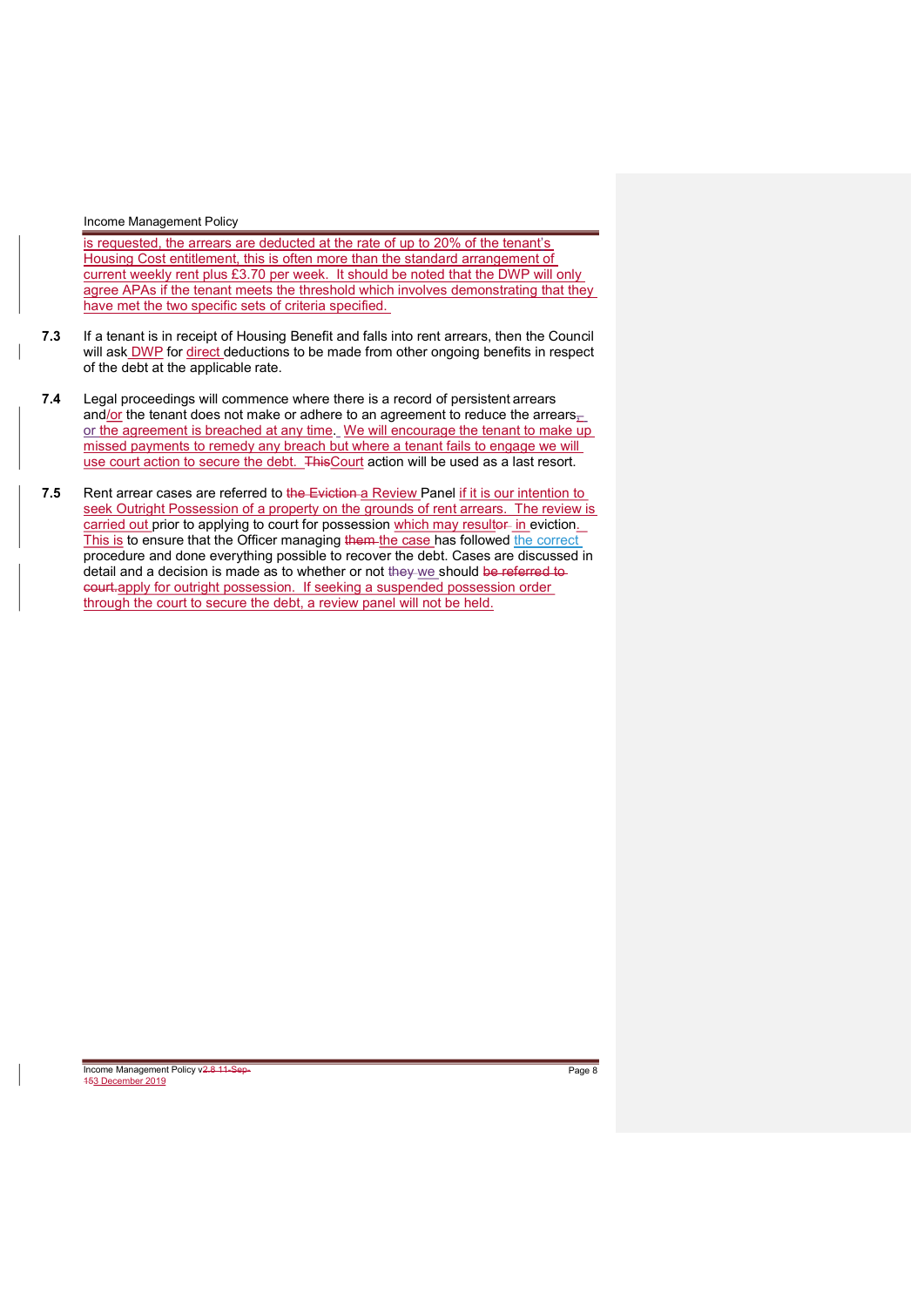The Housing Service will ensure that all cases progressed to court comply with the Pre-action protocol for possession claims based on rent arrears and relevant statutory requirements.

- 7.6 If a support agency is involved with a tenant, they may attend the meeting of the Eviction Review Panel, with the tenant's permission, to provide an update on their financial and other circumstances, as appropriate. Our Officers will encourage tenants to engage with their support workers, as appropriate, in connection with these meetings with a view to ensuring that the support agency is made aware of the appointment and can attend, if possible.
- 7.7 At all stages of the legal process the tenant will be informed of the reasons for the action and where they can seek support and advice.
- 7.8 During legal proceedings, Officers will request a Possession Order, court costs will be recharged to the tenant. Where the court grants an Order for Possession, Officers will also seek to obtain a money judgement order, allowing future recovery of the debt after eviction.
- 7.9 It is the tenant's responsibility to notify us of any changes in their circumstances which may affect their ability to pay their rent.
- 7.10 Where a tenant holds an introductory tenancy and a Notice of Possession Proceedings has been served. They will have the right to have their case heard in front of an Appeals Panel where two senior Council Officers who have had no previous involvement will adjudicate. If the tenant requests an oral hearing, she/he has the right:
	- to be heard and to be accompanied or to be represented by another person
	- **t** to call any person to give evidence, and ask her/him any questions.
	- to advise of the reason the debt has accrued and how they may financially maintain their account going forward.

There should be an offer of arrangement made and if the Appeal Panel gofind in favour of the tenant they should provide all relevant information to ensure an arrangement is in place and maintained.

# 8. Recovery of former tenant rent arrears

- 8.1 All former tenant arrears will be pursued. Every effort will be made to trace and contact debtors and make an arrangement to recover the debt. Where the debt remains unpaid the Housing Service may use debt recovery agencies or initiate proceedings through the CountySmall Claims Court to recover any unpaid sums, t<sub>This may affect a former</sub> tenant's credit rating.
- 8.2 When a tenant terminates their tenancy, Officers will make contact with the tenant prior to the tenancy ending to advise of any amounts that need clearing prior to termination. If it is not possible for the tenant to pay the balance in full, a repayment plan that is affordable and sustainable will be agreed. If this arrangement is breached at any time the Council reserves the right to review and to decide on the

Formatted: Font: 12 pt Formatted: Normal, Indent: Left: 2.12 cm, Hanging: 0.63 cm, No bullets or numbering Formatted: Font: 12 pt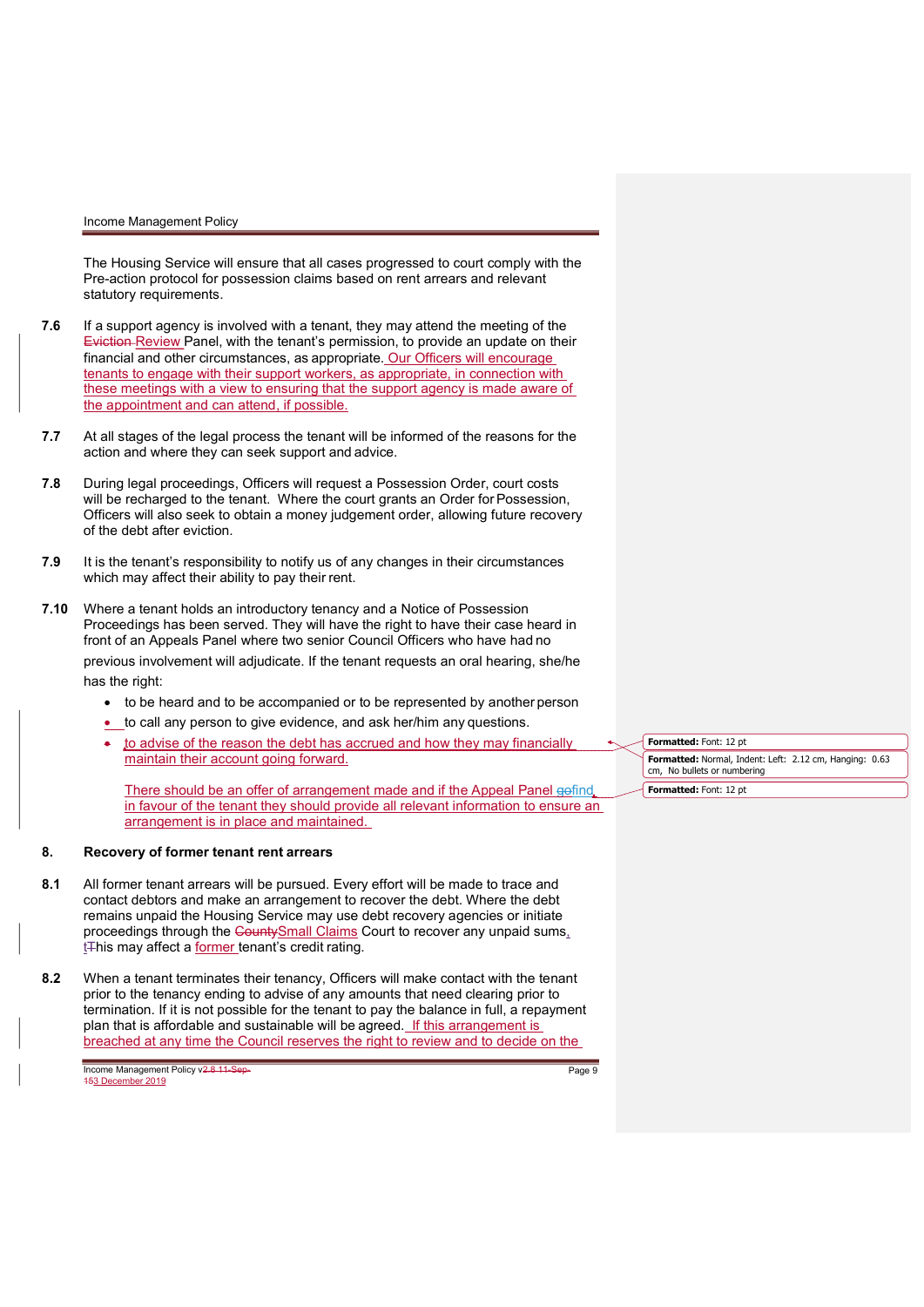appropriate recovery action.

- 8.3 Former tenants also will be signposted to where they can seek independent advice and support.
- 8.4 If there is an outstanding debt relating to a deceased tenant, the next of kin, administrator or executor will be notified that there will be a claim against the estate.

# 9. Recovery of other charges

9.1 The Housing Service are responsible for recovering other charges, for example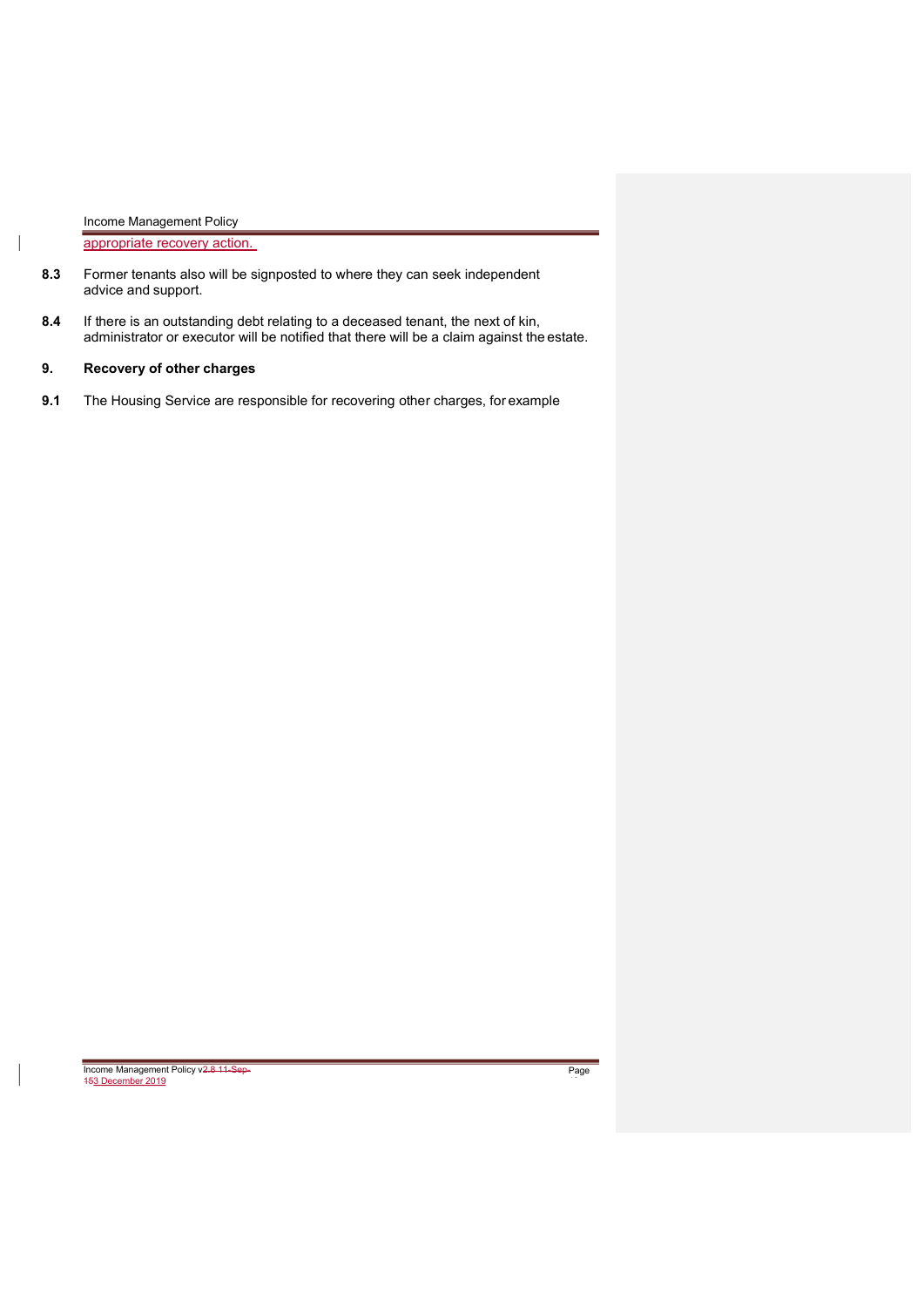rechargeable repairs, court costs, sewage or alarm charges.

- 9.2 If there is an outstanding arrears on the main rent account but there is an unpaid sum on a sub account, then the tenant is expected to pay or make an arrangement to clear any amounts outstanding.
- 9.29.3 If there is a sub account, for instance if a tenant has a debt relating to an outstanding rechargeable repair, they will be expected to make an arrangement on all accounts that are showing a debt.  $T_{\pm}$ this means that we will look at a tenant's' disposable income (money left over after priority debts have been paid), and split the repayments over all accounts showing a debt. If an arrangement is not made to repay all outstanding debts, this could clear any outstanding arrears on their main rent account first. Once arrears from the main account have been settled, the tenant must make arrangements to clear their sub account/s; failure to do so may result in the Council applying to the County Court for possession ofr our property or the Ssmall Cclaims court to recover the outstanding balance on any sub account.
- 9.39.1 If there is no outstanding arrears on the main rent account but there is an unpaidsum on a sub account then the tenant is expected to pay or make an arrangement to clear any amounts outstanding.
- 9.4 Payment of alarm charges are due weekly on a Mondaytime. When a tenant falls into arrears with their alarm charge and they have failed to engage with us or make an arrangement to clear any unpaid sums. They will be advised in writing that the alarm service will be removed from their property and they will be required to find alternative support.

# 10. Arrangements

- 10.1 When arrears are present, Officers will consider the circumstances of the tenant, their payment history, current financial situation and their ability to pay when agreeing a repayment plan. Income and Expenditure forms will be completed where possible. Alternatively, a tenant may work with a partner agency who will complete a common standard financial statement and this will be taken into account if passed to our Officers. This is to ensure that the arrangement is affordable and manageable.
- 10.2 Tenants will be advised that court action may be taken to recover unpaid sums if payments are not made on a regular basis or an agreed arrangement is broken or the debt is at a high level which would require securing by Court Order.

# 11. Claiming benefits and overpayments

11.1 It is the responsibility of the tenant to make a claim for benefit to cover their housing costs. It is important that tenants talk to Officers straight away if they experience benefit delays. Where a tenant is claiming the housing cost element of Universal Credit, the Housing Service will provide the relevant paperwork to the tenant to support any claims they make. If a tenant is claiming Housing Benefit, the Housing Service can only liaise with Officers in the Benefits team about the case if the tenant has authorised this. Therefore, tenants must not assume that any issues relating to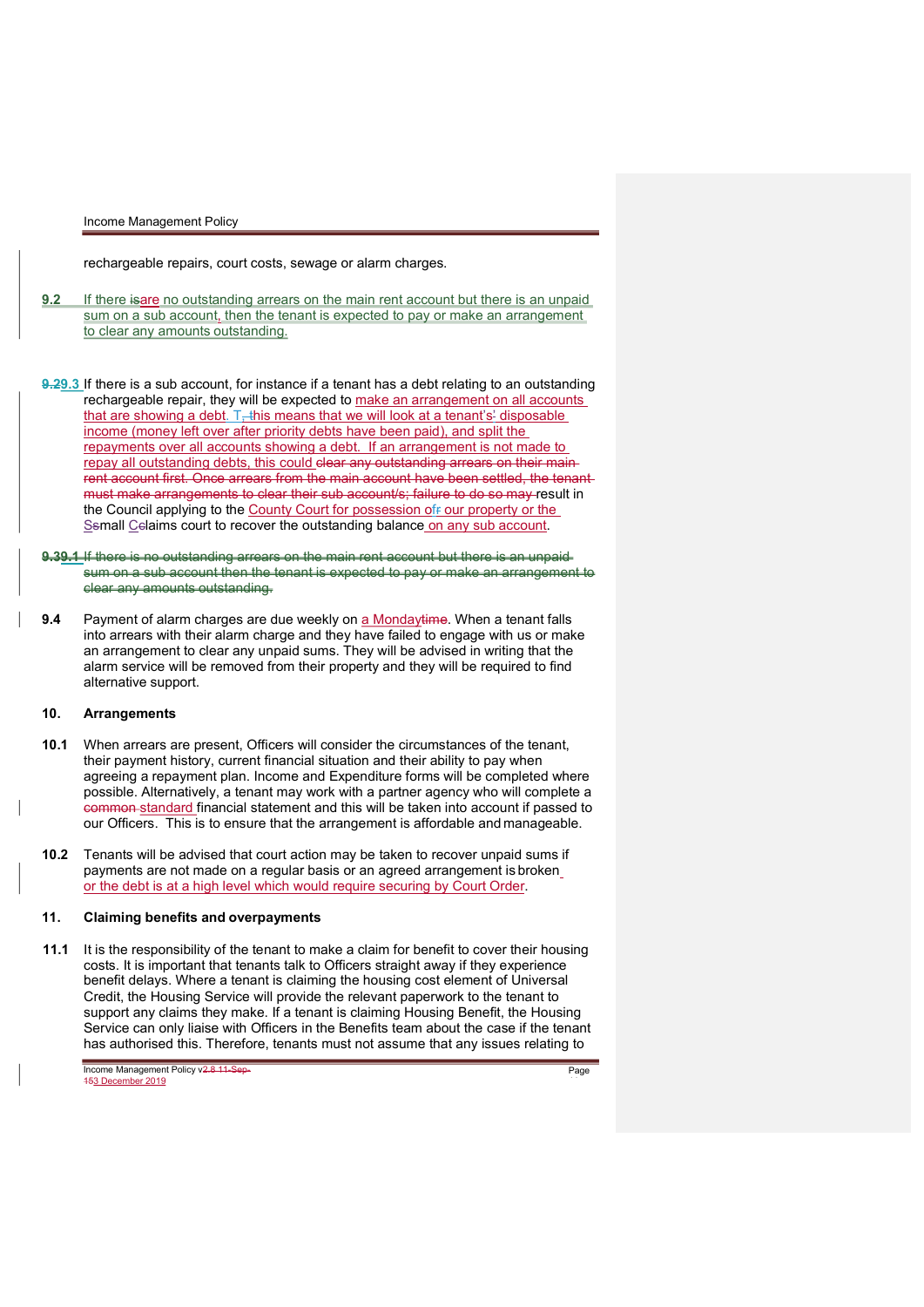their Housing Benefit will be resolved without any input from them and furthermore should understand that their claim is their responsibility-

- 11.2 Joint tenants are 'jointly and severally' responsible for paying rent and any charges weekly on time asa Monday as well as any unpaid sums. This means that if one joint tenant does not pay, the other is fully liable. This will still be the case where Universal Credit is only paid to one member of the household, or where one joint tenant has left the property.
- 11.3 The rent arrears process will still be followed where there is a debt due to an outstanding benefit claim or delay. However, cases will be referred to the **EvictionReview**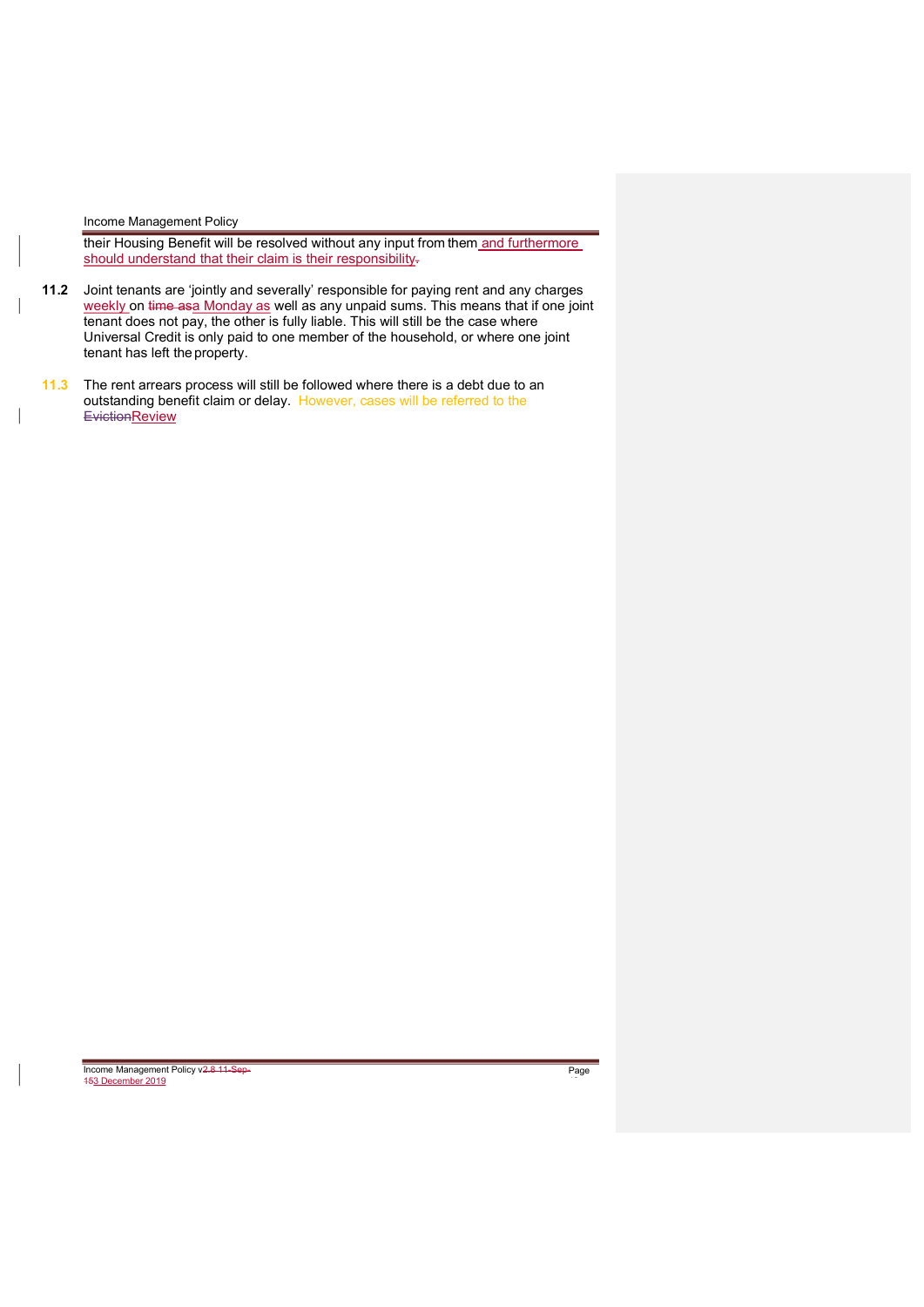Panel where a decision will be made whether or not court proceedings will commence. Where a tenant is entitled to benefit to cover their full rent and they have not been responsible for the delay and can satisfy us that they have provided all supporting evidence to support their claim, court proceedings will not commence. Court proceedings may commence in those cases where the tenant has delayed making a claim for benefits and it is unlikely that the Housing Costs will be backdated (such as those tenants claiming Universal Credit as they will only be paidy from the date of the claim).

- **11.4** Tenants are expected to pay any rent due which is not covered by benefits,  $-\theta$ time.weekly on a Monday.
- 11.5 Tenants are responsible for paying back any overpayment of benefit that covered their housing costs.
- 12. Insolvency Arrangements Bankruptcy, Individual Voluntary Arrangements (IVA) and Debt Relief Orders (DRO)
- 12.1 Where a tenant has an insolvency arrangement they remain liable to pay current rent as usual. Written confirmation of any arrangements will be required and once received, Officers will update the rent account with details. This is because people subject to such arrangements are advised not to contact their creditors, instead, MDDC should be working with the Receiver who can provide all relevant information.
- 12.2 Where a tenant is bankrupt, rent arrears are not written off. Any repayment of rent arrears which are not kept to will be dealt with in accordance with the Rent Arrears Management Procedures.
- 12.3 Rent arrears accrued prior to a DRO being granted will be dealt with differently. If there is a DRO, creditors are prevented from pursuing debts for a period of 12 months. Tenants with a DRO are still liable to pay rent, and rent arrears incurred after the DRO has been made are not covered by the moratorium. Repayment of these arrears will be dealt with in accordance with the Rent Arrears Management Procedures.
- 12.312.4 It is important to note that applying for an Individual Voluntary Arrangement (IVA), Bankruptchy or Debt Relief Order does not stop the Council from proceeding to Court to apply for possession of our property. A decision on whether to proceed to Court for possession will be made on a case by case basis and in line with the processes outlined in the policy.

# 13. Write offs

- 13.1 In some circumstances, we will write off irrecoverable debts where they are uneconomic to pursue, for example where there are arrears outstanding after the death of a tenant and there is no estate to recover the debt.
- 13.2 Prior to any unpaid sums being written off, Officers will carry out the relevant recovery actions before seeking approval to write off the debt.

Income Management Policy v2.8 11-Sep 153 December 2019

Formatted: Font: 12 pt

**Formatted:** Indent: Left: 0.18 cm, Hanging: 1.3 cm, Right: 0 cm, No bullets or numbering, Tab stops: Not at 1.48 cm + 1.48 cm

Formatted: Font: 12 pt

Page

Formatted: Indent: Left: 0.18 cm, Hanging: 1.3 cm, Right: 0 cm, No bullets or numbering, Tab stops: Not at 1.48 cm + 1.48 cm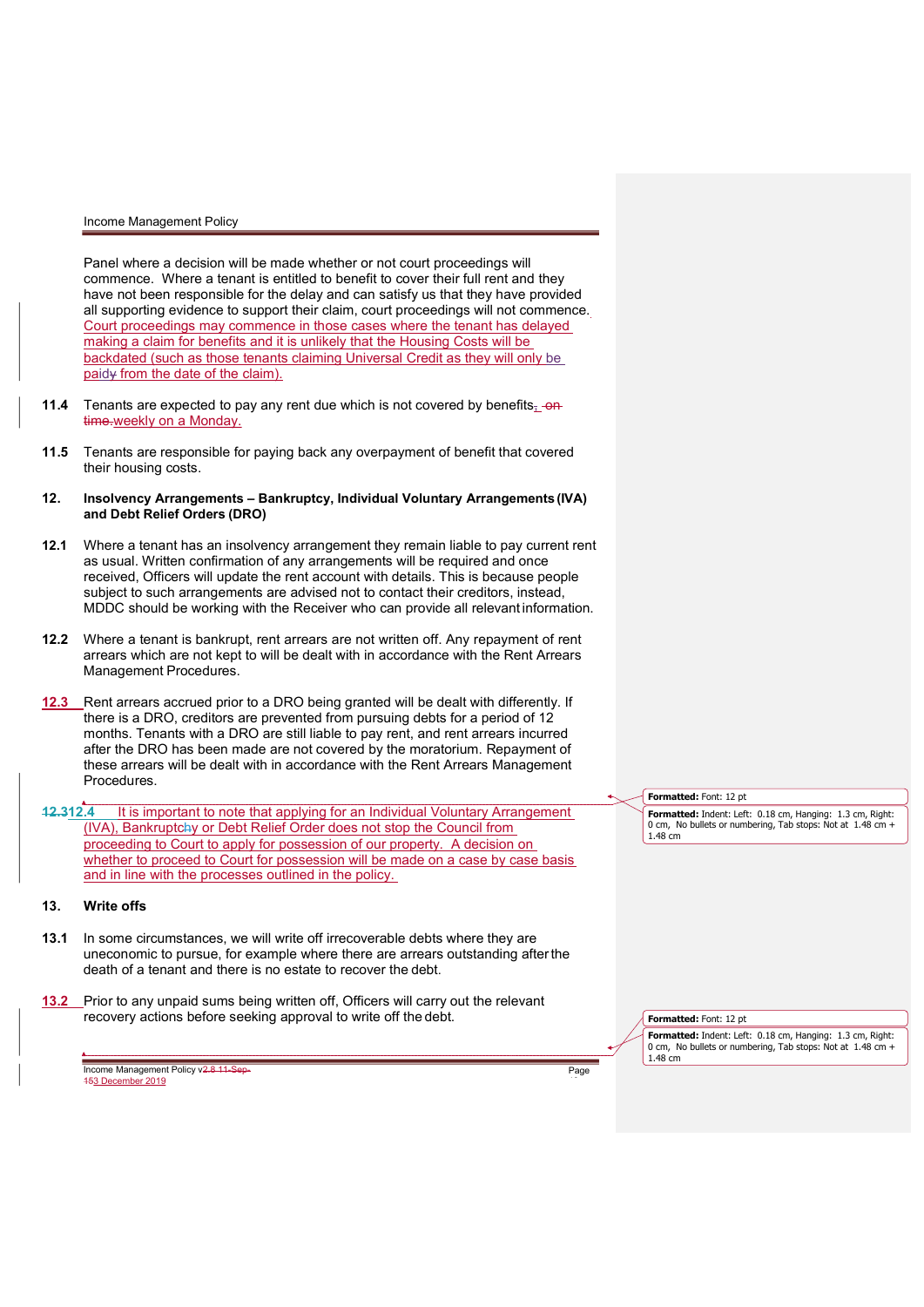13.213.3 Current tenant debts including sub accounts will not be written off under any circumstances, this is because there is an ongoing liability for current tenanciests to pay their rent and charges under the tenancy terms and conditions.

# 14. Legal action

- 14.1 Tenants will be referred to court to secure formally any amounts owing where they have failed to engage with us or keep to an arrangement. This is a serious step which puts their tenancy at risk and will result in the tenant having to pay for court costs.
- 14.2 Procedures laid out by the Pre-Action Protocol for possession claims based on rent arrears will be followed by Officers when court action is being considered.
- 14.3 In cases where the tenant has failed to keep to a court order and where it is deemed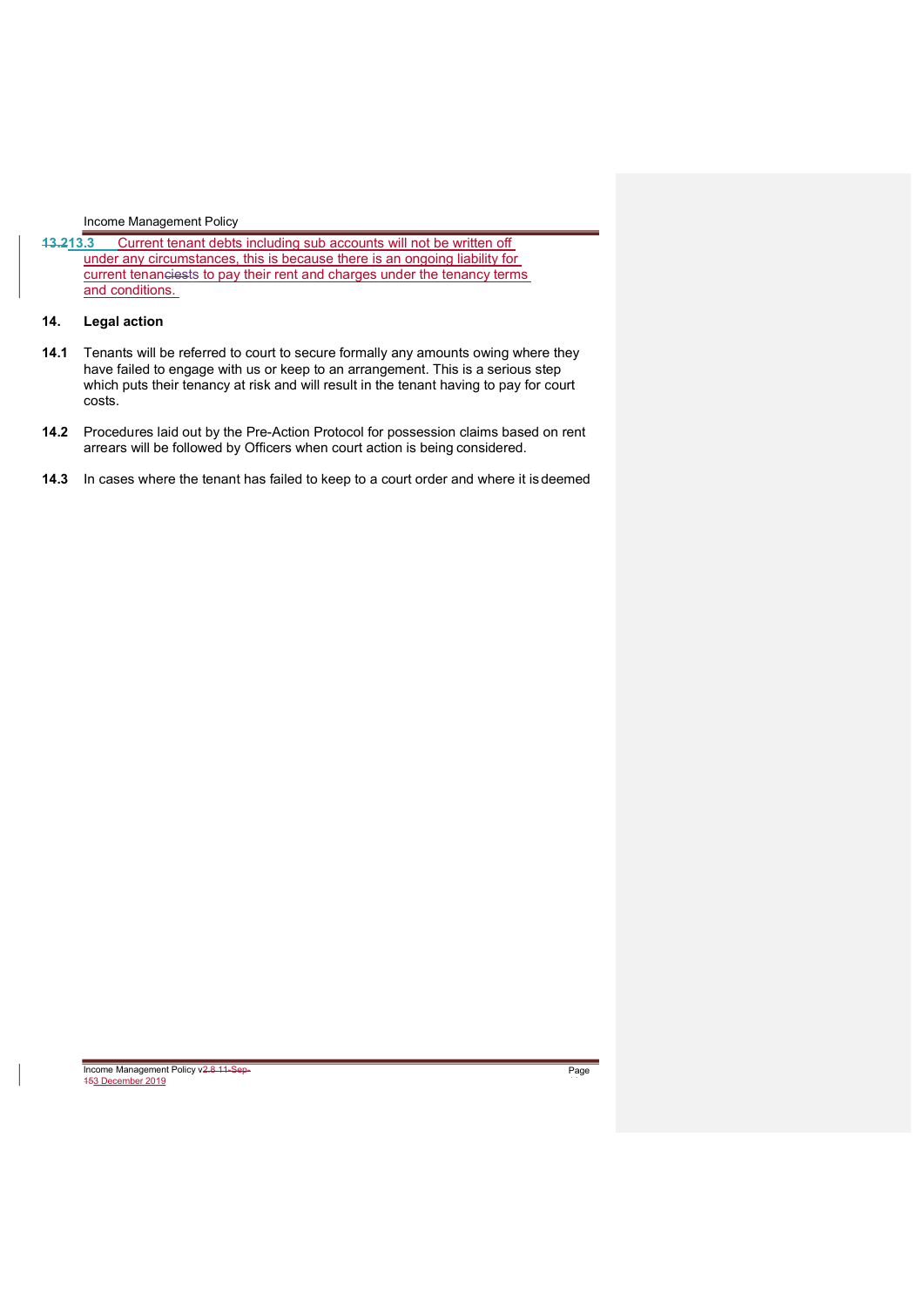appropriate, repossession proceedings will be undertaken. Tenants will be encouraged to attend court and will be signposted to where they can seek independent advice and support.

### 15. Changing possession orders

- 15.1 A tenant may be able to request a possession order be varied. This will depend on whether or not the judge had a choice when making the possession order in the first instance, for example in some situations the judge has no choice about making an order and cannot change it once made, as long as the landlord followed the correct legal procedure to obtain the order. This applies to introductory or demoted tenancies, whereby a j-Judge does not hold discretion as possession is sought on a mandatory ground.
- 15.2 Where a tenant requests to make a change to a possession order, they will be advised to seek independent advice about applying to the court to either have the possession order set aside, suspend or postpone the date for possession or vary the terms of the order. It will be the responsibility of the tenant to supply the relevant evidence (for example the reason they missed a rent payment, details about change in income, details of an outstanding housing cost claim) in their application to have a case re-heard or the possession order to be varied, set aside or delayed. It should not however be assumed that the landlorCouncild will agree to new terms, or postponement or adjournment, ultimately it will be judged on a case by case basis and the tenant is responsible for a Court application to vary, postpone or adjourn any Court Order (Information relating to the schedule of fees is available on the Gov.Uk website).
- 15.3 Any application to the court to set aside a possession order, does not automatically stop the court bailiff carrying out an eviction. It is the responsibility of the tenant to request the court to stay or suspend any warrants at the same time they apply for an order to be set aside or varied. It should not be assumed that the Council will be in agreement with suspending, adjourning or setting aside a Warrant to Evict. There is also an application fee payable to the Court by the tenant andbut should someone choose to apply, this can be waived for those demonstrating financial hardship. The County Court makes the decision to waive fees.

## 16. Equality and Diversity

 $\overline{a}$ 

- 16.1 The Housing Service will tailor its service to meet the diverse needs of individuals, for example sending documents in different formats and offering home visits or office appointments. They It will foster good relations with people when providing their services to eliminate discrimination and promote opportunity of equality.
- 16.2 The Council will consider the Equality Duty prior to the commencement of any possession proceedings. This means that Officers will give consideration to the reasons as to why a tenant may not be paying their rent, or their ability to do so. Where a tenant has been offered adequate support to enable them to pay their rent, a decision to proceed to Court can still be made.